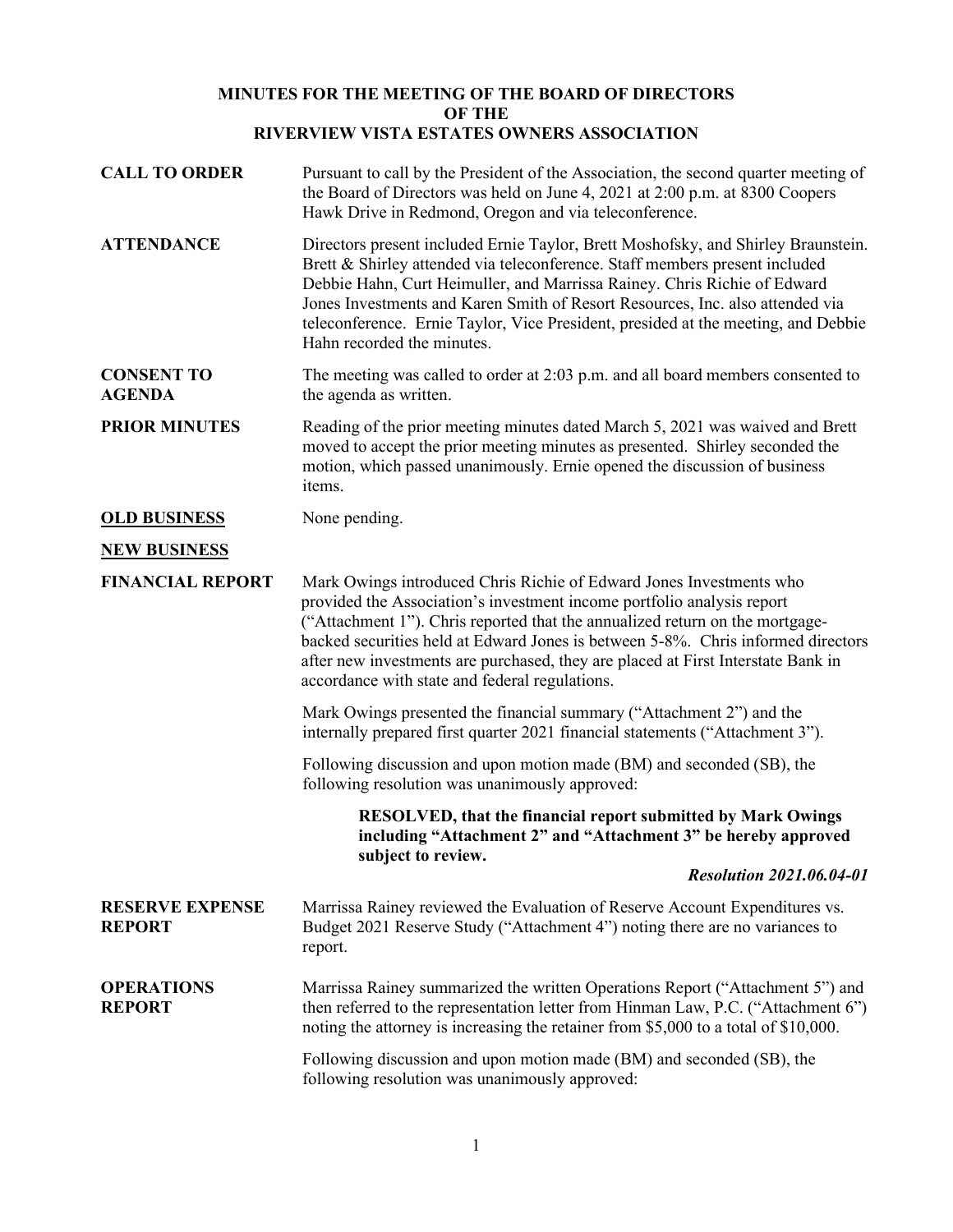| <b>RESOLVED, that the President be authorized to sign the attorney</b> |
|------------------------------------------------------------------------|
| representation letter ("Attachment 6") to increase the retainer to     |
| \$10,000.                                                              |

## *Resolution 2021.06.04-02*

Marrissa then referred to a letter from an association member ("Attachment 7") with comments on the new Sports Center policies that took effect March 15, 2021. Curt Heimuller provided a summary of the recent policy changes to the Board, noting the River View Vista Estates Board does not have any authority in the policy decisions, as they are set by Eagle Crest Master Association and Eagle Crest Acquisition Group as the facility operators. The Board was directed to the memo titled "RVVE Property Insurance" ("Attachment 8") and Marrissa asked Karen Smith to provide some additional history. Karen noted when all units were fractionally-owned, the co-ownership agreement that governed the units allowed Eagle Crest Management the standing to coordinate any needed repairs should an insurance claim arise. Now that there are many whole-owned units, the issue has arisen as the CC&Rs don't allow Eagle Crest Management any standing to coordinate repairs in whole-owned units. The change in ownership type is driving the necessity to address this topic now. Karen suggested the association consult with an HOA attorney to confirm if the Association can get into a legal standing position by adopting a resolution rather than pursuing a CC&R amendment. She offered to assist management to prepare the background for the attorney in order to reduce attorney costs. The Board directed management to work with Karen Smith to prepare the information for the attorney and get an attorney recommendation on whether a resolution can be passed regarding the property insurance change rather than pursuing a CC&R amendment. **COMMITTEE REPORTS** No activity. **SATELLITE DISH POLICY** Marrissa reviewed the memo titled "RVVE Satellite Dish Policy Review" ("Attachment 9") and recommended a proposed policy amendment regarding satellite dishes. Following discussion and upon motion made (SB) and seconded (BM), the following resolution was unanimously approved: **RESOLVED, that the Antenna Policy be revised to the proposed policy as noted on "Attachment 9".**  *Resolution 2021.06.04-03* **APPOINT SECRETARY POSITION** Following discussion and upon motion made (SB) and seconded (BM), the following resolution was unanimously approved: **RESOLVED, that Marrissa Rainey be appointed as Secretary for River View Vista Estates to serve until the next appointment of officers in November 2021.** 

*Resolution 2021.06.04-04*